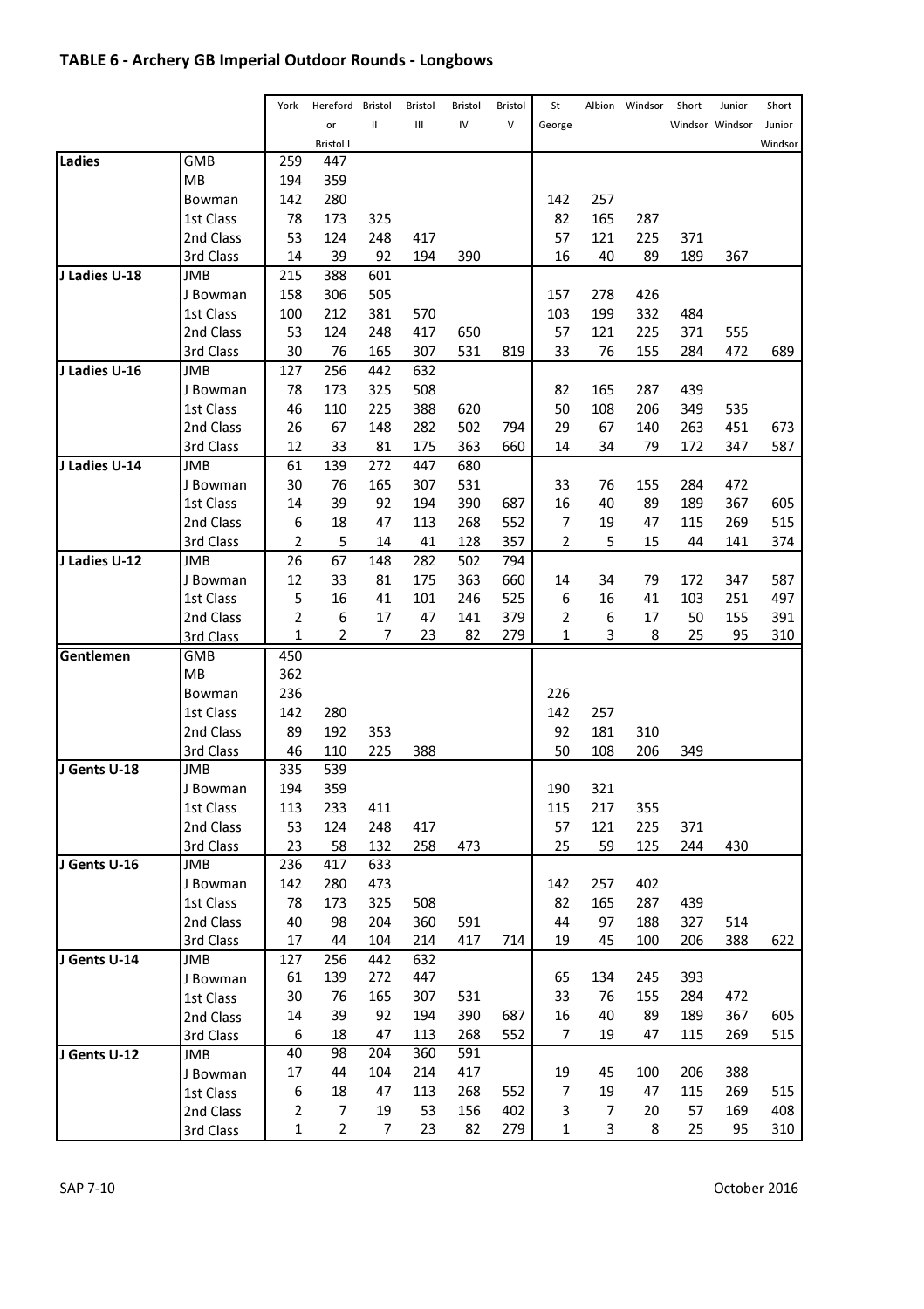# TABLE 10 - Archery GB Imperial Outdoor Rounds - Longbows

|               |            | New          | Long           | Western | Short   | Junior  | Short   | American | St       |
|---------------|------------|--------------|----------------|---------|---------|---------|---------|----------|----------|
|               |            | Western      | Western        |         | Western | Western | Junior  |          | Nicholas |
|               |            |              |                |         |         |         | Western |          |          |
| Ladies        | GMB        |              |                |         |         |         |         |          |          |
|               | MB         |              |                |         |         |         |         |          |          |
|               | Bowman     | 72           | 168            |         |         |         |         |          |          |
|               | 1st Class  | 37           | 99             | 193     |         |         |         | 240      |          |
|               | 2nd Class  | 24           | 69             | 144     | 248     |         |         | 188      |          |
|               | 3rd Class  | 6            | 20             | 49      | 103     | 219     |         | 74       | 182      |
| J Ladies U-18 | JMB        |              |                |         |         |         |         |          |          |
|               | J Bowman   | 81           | 185            | 314     |         |         |         | 355      |          |
|               | 1st Class  | 49           | 124            | 231     | 354     |         |         | 277      |          |
|               | 2nd Class  | 24           | 69             | 144     | 248     | 403     |         | 188      | 341      |
|               | 3rd Class  | 13           | 41             | 92      | 175     | 318     | 516     | 129      | 267      |
| J Ladies U-16 | <b>JMB</b> |              |                |         |         |         |         |          |          |
|               | J Bowman   | 37           | 99             | 193     | 310     |         |         | 240      |          |
|               | 1st Class  | 20           | 61             | 129     | 229     | 382     |         | 172      | 323      |
|               | 2nd Class  | 11           | 36             | 81      | 158     | 298     | 497     | 116      | 249      |
|               | 3rd Class  | 5            | 17             | 42      | 92      | 201     | 399     | 66       | 167      |
| J Ladies U-14 | JMB        |              |                |         |         |         |         |          |          |
|               | J Bowman   | 13           | 41             | 92      | 175     | 318     |         | 129      | 267      |
|               | 1st Class  | 6            | 20             | 49      | 103     | 219     | 419     | 74       | 182      |
|               | 2nd Class  | 2            | 9              | 24      | 56      | 137     | 319     | 39       | 113      |
|               | 3rd Class  | 1            | $\overline{2}$ | 7       | 18      | 54      | 175     | 12       | 44       |
| J Ladies U-12 | <b>JMB</b> |              |                |         |         |         |         |          |          |
|               | J Bowman   | 5            | 17             | 42      | 92      | 201     | 399     | 66       | 167      |
|               | 1st Class  | 2            | 8              | 20      | 49      | 124     | 300     | 34       | 102      |
|               | 2nd Class  | $\mathbf{1}$ | 3              | 8       | 21      | 61      | 191     | 14       | 50       |
|               | 3rd Class  |              | 1              | 3       | 9       | 31      | 119     | 6        | 25       |
| Gentlemen     | <b>GMB</b> |              |                |         |         |         |         |          |          |
|               | MB         |              |                |         |         |         |         |          |          |
|               | Bowman     | 129          |                |         |         |         |         |          |          |
|               | 1st Class  | 72           | 168            |         |         |         |         |          |          |
|               | 2nd Class  | 42           | 111            | 211     |         |         |         | 258      |          |
|               | 3rd Class  | 20           | 61             | 129     | 229     |         |         | 172      |          |
| J Gents U-18  | JMB        |              |                |         |         |         |         |          |          |
|               | J Bowman   | 103          | 220            |         |         |         |         |          |          |
|               | 1st Class  | 56           | 138            | 251     |         |         |         | 296      |          |
|               | 2nd Class  | 24           | 69             | 144     | 248     |         |         | 188      |          |
|               | 3rd Class  | 9            | 31             | 72      | 143     | 277     |         | 105      | 232      |
| J Gents U-16  | JMB        |              |                |         |         |         |         |          |          |
|               | J Bowman   | 72           | 168            | 292     |         |         |         | 335      |          |
|               | 1st Class  | 37           | 99             | 193     | 310     |         |         | 240      |          |
|               | 2nd Class  | 18           | 54             | 116     | 210     | 361     |         | 157      | 304      |
|               | 3rd Class  | 7            | 23             | 56      | 116     | 238     | 439     | 84       | 198      |
| J Gents U-14  | JMB        |              |                |         |         |         |         |          |          |
|               | J Bowman   | 28           | 79             | 159     | 268     |         |         | 204      |          |
|               | 1st Class  | 13           | 41             | 92      | 175     | 318     |         | 129      | 267      |
|               | 2nd Class  | 6            | 20             | 49      | 103     | 219     | 419     | 74       | 182      |
|               | 3rd Class  | 2            | 9              | 24      | 56      | 137     | 319     | 39       | 113      |
| J Gents U-12  | <b>JMB</b> |              |                |         |         |         |         |          |          |
|               | J Bowman   | 7            | 23             | 56      | 116     | 238     |         | 84       | 198      |
|               | 1st Class  | 2            | 9              | 24      | 56      | 137     | 319     | 39       | 113      |
|               | 2nd Class  | $\mathbf 1$  | 3              | 9       | 24      | 70      | 208     | 17       | 57       |
|               | 3rd Class  |              | $\mathbf{1}$   | 3       | 9       | 31      | 119     | 6        | 25       |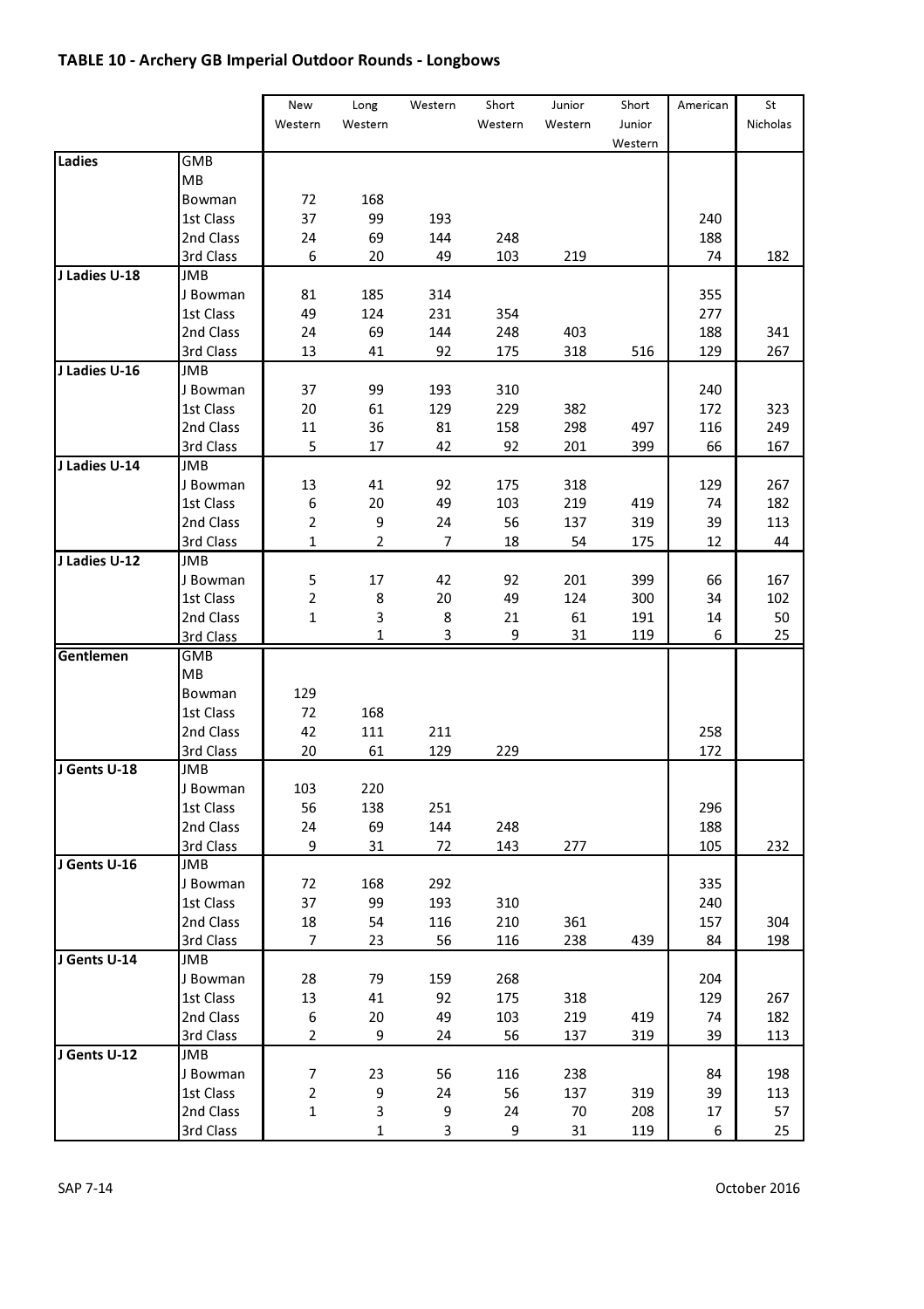# TABLE 14 - Archery GB Imperial Outdoor Rounds - Longbows

|               |            | New          | Long              | National       | Short | Junior            | Short    | New            | Long            | Warwick | Short | Junior          | Short   |
|---------------|------------|--------------|-------------------|----------------|-------|-------------------|----------|----------------|-----------------|---------|-------|-----------------|---------|
|               |            |              | National National |                |       | National National | Junior   |                | Warwick Warwick |         |       | Warwick Warwick | Junior  |
|               |            |              |                   |                |       |                   | National |                |                 |         |       |                 | Warwick |
| Ladies        | GMB        |              |                   |                |       |                   |          |                |                 |         |       |                 |         |
|               | MB         |              |                   |                |       |                   |          |                |                 |         |       |                 |         |
|               | Bowman     | 47           | 109               |                |       |                   |          |                |                 |         |       |                 |         |
|               | 1st Class  | 24           | 63                | 133            |       |                   |          |                |                 |         |       |                 |         |
|               | 2nd Class  | 15           | 43                | 98             | 170   |                   |          | 12             | 35              | 72      | 124   |                 |         |
|               | 3rd Class  | 3            | 12                | 32             | 68    | 145               |          | 3              | 10              | 24      | 52    | 110             |         |
| J Ladies U-18 | JMB        |              |                   |                |       |                   |          |                |                 |         |       |                 |         |
|               | J Bowman   | 53           | 121               | 221            |       |                   |          |                |                 |         |       |                 |         |
|               | 1st Class  | 31           | 79                | 160            | 247   |                   |          |                |                 |         |       |                 |         |
|               | 2nd Class  | 15           | 43                | 98             | 170   | 280               |          | 12             | 35              | 72      | 124   | 201             |         |
|               | 3rd Class  | 8            | 25                | 62             | 117   | 216               | 360      | 6              | 21              | 46      | 87    | 159             | 258     |
| J Ladies U-16 | <b>JMB</b> |              |                   |                |       |                   |          |                |                 |         |       |                 |         |
|               | J Bowman   | 24           | 63                | 133            | 215   |                   |          |                |                 |         |       |                 |         |
|               | 1st Class  | 13           | 38                | 88             | 156   | 264               |          |                |                 |         |       |                 |         |
|               | 2nd Class  | 7            | 22                | 55             | 106   | 201               | 345      | 5              | 18              | 41      | 79    | 149             | 249     |
|               | 3rd Class  | 3            | 10                | 28             | 60    | 132               | 269      | $\overline{2}$ | 9               | 21      | 46    | 100             | 200     |
| J Ladies U-14 | JMB        |              |                   |                |       |                   |          |                |                 |         |       |                 |         |
|               | J Bowman   | 8            | 25                | 62             | 117   | 216               |          |                |                 |         |       |                 |         |
|               | 1st Class  | 3            | 12                | 32             | 68    | 145               | 284      |                |                 |         |       |                 |         |
|               | 2nd Class  | $\mathbf{1}$ | 5                 | 16             | 36    | 88                | 209      | $\mathbf{1}$   | 5               | 12      | 28    | 69              | 160     |
|               | 3rd Class  |              | 1                 | 4              | 11    | 34                | 108      |                | 1               | 3       | 9     | 27              | 88      |
| J Ladies U-12 | <b>JMB</b> |              |                   |                |       |                   |          |                |                 |         |       |                 |         |
|               | J Bowman   | 3            | 10                | 28             | 60    | 132               | 269      |                |                 |         |       |                 |         |
|               | 1st Class  | $\mathbf{1}$ | 5                 | 13             | 32    | 79                | 194      |                |                 |         |       |                 |         |
|               | 2nd Class  |              | $\overline{2}$    | 5              | 13    | 38                | 119      |                | 1               | 4       | 10    | 31              | 95      |
|               | 3rd Class  |              | 1                 | $\overline{2}$ | 6     | 19                | 72       |                | 1               | 2       | 5     | 16              | 60      |
| Gentlemen     | GMB        |              |                   |                |       |                   |          |                |                 |         |       |                 |         |
|               | MB         |              |                   |                |       |                   |          |                |                 |         |       |                 |         |
|               | Bowman     | 86           |                   |                |       |                   |          |                |                 |         |       |                 |         |
|               | 1st Class  | 47           | 109               |                |       |                   |          |                |                 |         |       |                 |         |
|               | 2nd Class  | 27           | 71                | 146            |       |                   |          | 21             | 56              | 106     |       |                 |         |
|               | 3rd Class  | 13           | 38                | 88             | 156   |                   |          | 10             | 31              | 65      | 114   |                 |         |
| J Gents U-18  | <b>JMB</b> |              |                   |                |       |                   |          |                |                 |         |       |                 |         |
|               | J Bowman   | 68           | 145               |                |       |                   |          |                |                 |         |       |                 |         |
|               | 1st Class  | 36           | 89                | 174            |       |                   |          |                |                 |         |       |                 |         |
|               | 2nd Class  | 15           | 43                | 98             | 170   |                   |          | 12             | 35              | 72      | 124   |                 |         |
|               | 3rd Class  | 6            | 19                | 48             | 95    | 186               |          | 5              | 16              | 36      | 72    | 139             |         |
| J Gents U-16  | <b>JMB</b> |              |                   |                |       |                   |          |                |                 |         |       |                 |         |
|               | J Bowman   | 47           | 109               | 205            |       |                   |          |                |                 |         |       |                 |         |
|               | 1st Class  | 24           | 63                | 133            | 215   |                   |          |                |                 |         |       |                 |         |
|               | 2nd Class  | 11           | 33                | 78             | 142   | 248               |          | 9              | 27              | 58      | 105   | 180             |         |
|               | 3rd Class  | 4            | 14                | 37             | 76    | 158               | 299      | 3              | 12              | 28      | 58    | 119             | 220     |
| J Gents U-14  | JMB        |              |                   |                |       |                   |          |                |                 |         |       |                 |         |
|               | J Bowman   | 18           | 49                | 109            | 185   |                   |          |                |                 |         |       |                 |         |
|               | 1st Class  | 8            | 25                | 62             | 117   | 216               |          |                |                 |         |       |                 |         |
|               | 2nd Class  | 3            | 12                | 32             | 68    | 145               | 284      | 3              | 10              | 24      | 52    | 110             | 210     |
|               | 3rd Class  | $\mathbf 1$  | 5                 | 16             | 36    | 88                | 209      | 1              | 5               | 12      | 28    | 69              | 160     |
| J Gents U-12  | <b>JMB</b> |              |                   |                |       |                   |          |                |                 |         |       |                 |         |
|               | J Bowman   | 4            | 14                | 37             | 76    | 158               |          |                |                 |         |       |                 |         |
|               | 1st Class  | 1            | 5                 | 16             | 36    | 88                | 209      |                |                 |         |       |                 |         |
|               | 2nd Class  |              | $\overline{2}$    | 6              | 15    | 44                | 130      |                | 2               | 5       | 12    | 35              | 104     |
|               | 3rd Class  |              | $\mathbf{1}$      | $\overline{2}$ | 6     | 19                | 72       |                | $\mathbf{1}$    | 2       | 5     | 16              | 60      |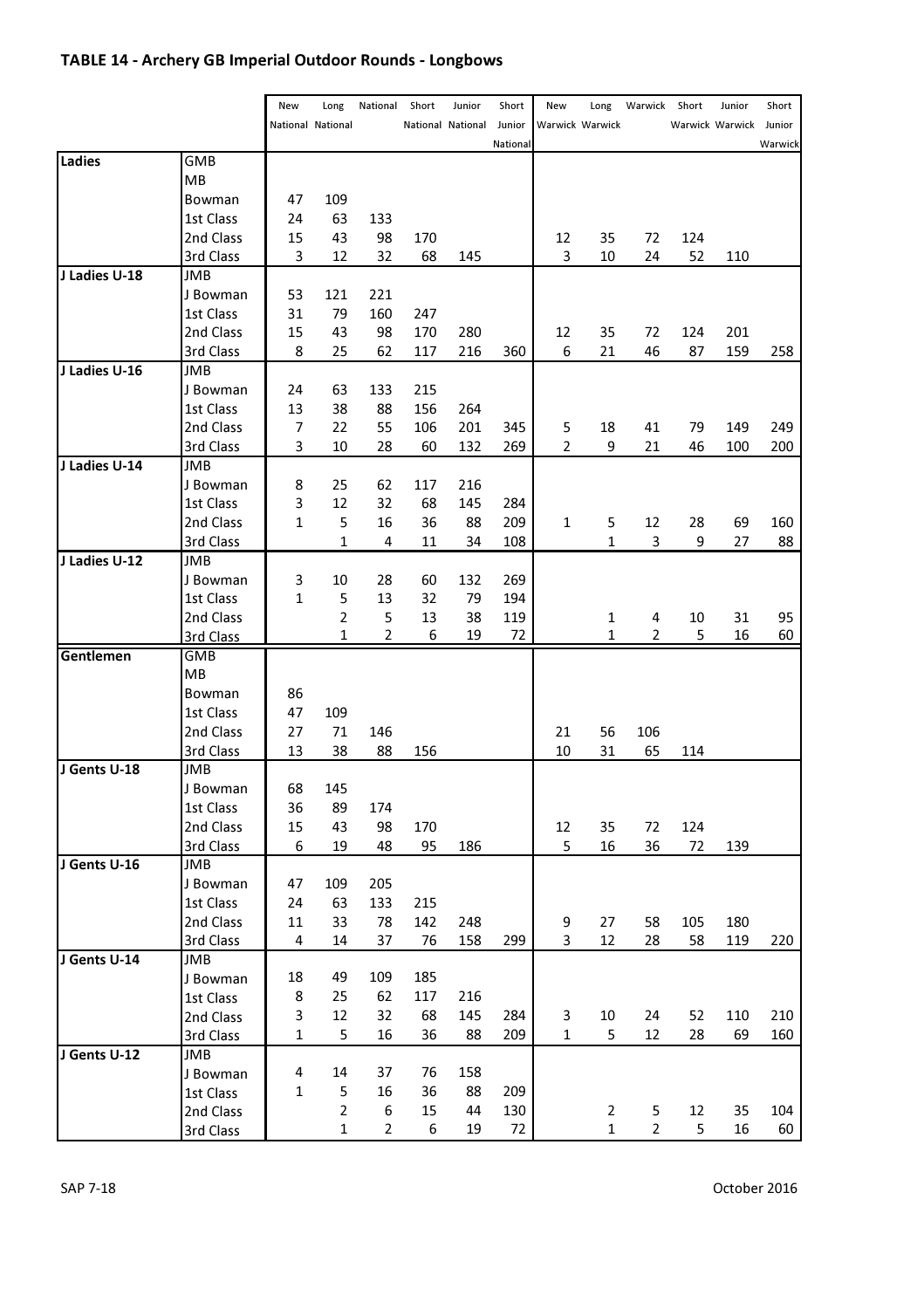# TABLE 18 - Archery GB Metric Outdoor Rounds - Longbows

|               |            | Metric | Metric        | Metric | Metric | Metric |
|---------------|------------|--------|---------------|--------|--------|--------|
|               |            | L      | $\mathsf{II}$ | Ш      | IV     | V      |
|               |            |        |               |        |        |        |
| Ladies        | GMB        | 539    |               |        |        |        |
|               | MB         | 448    |               |        |        |        |
|               | Bowman     | 364    |               |        |        |        |
|               | 1st Class  | 245    | 332           |        |        |        |
|               | 2nd Class  | 187    | 256           | 475    |        |        |
|               | 3rd Class  | 74     | 101           | 245    | 537    |        |
| J Ladies U-18 | JMB        | 478    | 610           |        |        |        |
|               | J Bowman   | 391    | 512           |        |        |        |
|               | 1st Class  | 289    | 388           | 628    |        |        |
|               | 2nd Class  | 187    | 256           | 475    | 783    |        |
|               | 3rd Class  | 127    | 174           | 363    | 672    | 891    |
| J Ladies U-16 | JMB        | 338    | 449           | 690    |        |        |
|               | J Bowman   | 245    | 332           | 566    |        |        |
|               | 1st Class  | 171    | 234           | 446    | 756    |        |
|               | 2nd Class  | 114    | 157           | 338    | 645    | 865    |
|               | 3rd Class  | 66     | 90            | 225    | 511    | 730    |
| J Ladies U-14 | JMB        | 205    | 280           | 505    | 810    |        |
|               | J Bowman   | 127    | 174           | 363    | 672    |        |
|               | 1st Class  | 74     | 101           | 245    | 537    | 758    |
|               | 2nd Class  | 41     | 55            | 156    | 415    | 614    |
|               | 3rd Class  | 14     | 18            | 66     | 260    | 392    |
| J Ladies U-12 | JMB        | 114    | 157           | 338    | 645    | 865    |
|               | J Bowman   | 66     | 90            | 225    | 511    | 730    |
|               | 1st Class  | 36     | 48            | 141    | 393    | 585    |
|               | 2nd Class  | 16     | 21            | 75     | 277    | 418    |
|               | 3rd Class  | 8      | 10            | 41     | 199    | 296    |
| Gentlemen     | <b>GMB</b> |        |               |        |        |        |
|               | <b>MB</b>  |        |               |        |        |        |
|               | Bowman     |        |               |        |        |        |
|               | 1st Class  | 364    |               |        |        |        |
|               | 2nd Class  | 266    | 360           |        |        |        |
|               | 3rd Class  | 171    | 234           | 446    |        |        |
| J Gents U-18  | JMB        | 634    |               |        |        |        |
|               | J Bowman   | 448    |               |        |        |        |
|               | 1st Class  | 313    | 418           |        |        |        |
|               | 2nd Class  | 187    | 256           | 475    |        |        |
|               | 3rd Class  | 103    | 141           | 313    | 617    |        |
| J Gents U-16  | JMB        | 508    | 642           |        |        |        |
|               | J Bowman   | 364    | 480           |        |        |        |
|               | 1st Class  | 245    | 332           | 566    |        |        |
|               | 2nd Class  | 155    | 213           | 418    | 728    |        |
|               | 3rd Class  | 83     | 113           | 267    | 563    | 786    |
| J Gents U-14  | JMB        | 338    | 449           | 690    |        |        |
|               | J Bowman   | 205    | 280           | 505    |        |        |
|               | 1st Class  | 127    | 174           | 363    | 672    |        |
|               | 2nd Class  | 74     | 101           | 245    | 537    | 758    |
|               | 3rd Class  | 41     | 55            | 156    | 415    | 614    |
| J Gents U-12  | JMB        | 155    | 213           | 418    | 728    |        |
|               | J Bowman   | 83     | 113           | 267    | 563    |        |
|               | 1st Class  | 41     | 55            | 156    | 415    | 614    |
|               | 2nd Class  | 18     | 24            | 83     | 294    | 445    |
|               | 3rd Class  | 8      | 10            | 41     | 199    | 296    |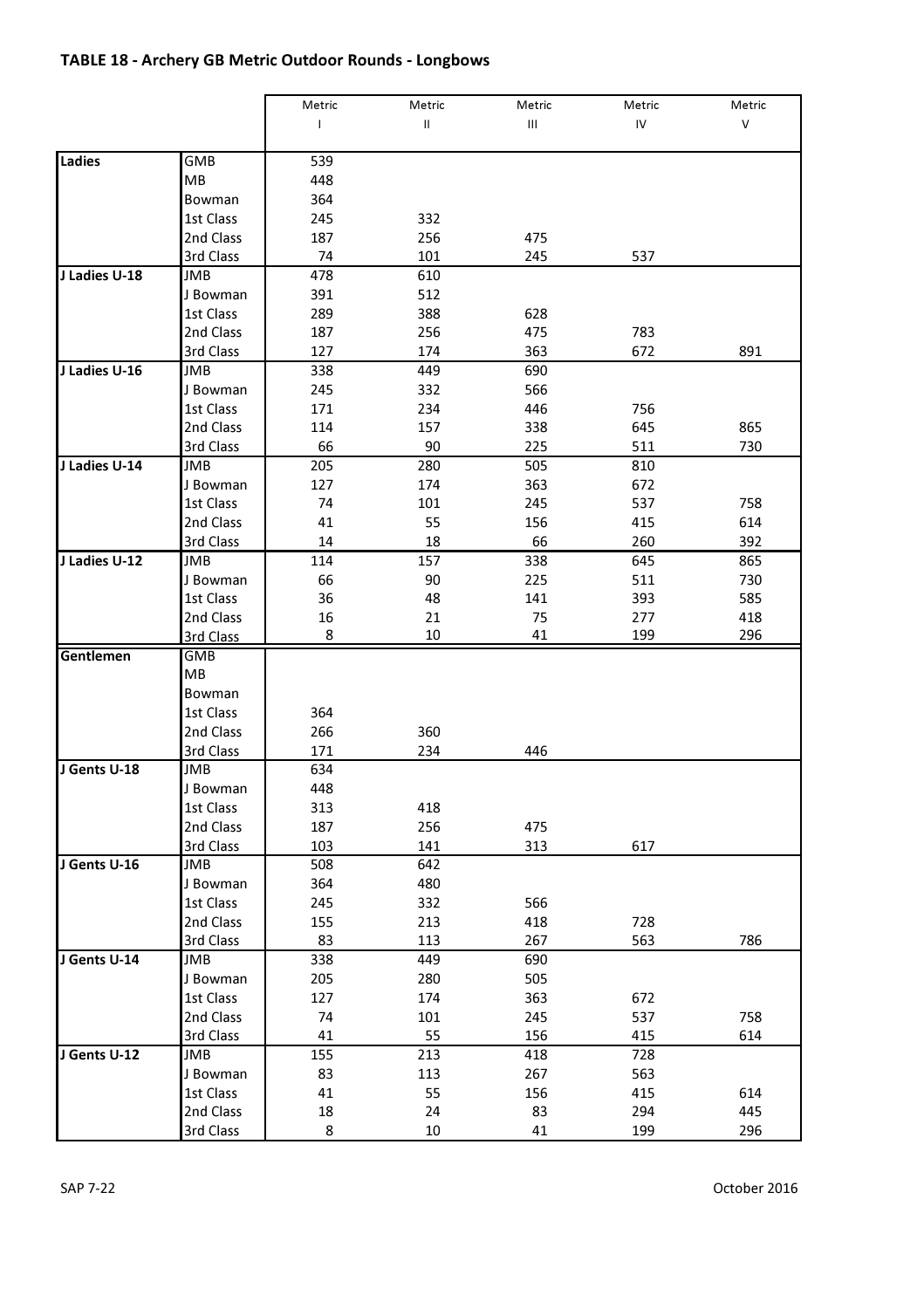### TABLE 22 - Archery GB Metric Outdoor Rounds - Longbows

|               |                       |                |                  |                |             |                |                | Short  |                 | Short  |                 | Short  |
|---------------|-----------------------|----------------|------------------|----------------|-------------|----------------|----------------|--------|-----------------|--------|-----------------|--------|
|               |                       | Long<br>Metric | Long<br>Metric   | Long<br>Metric | Long        | Long<br>Metric | Long<br>Metric | Metric | Short<br>Metric | Metric | Short<br>Metric | Metric |
|               |                       |                | Gents Ladies / I | Ш              | Metric<br>Ш | IV             | ٧              | G/L/I  | $\sf II$        | Ш      | IV              | ٧      |
| Ladies        | GMB                   |                |                  |                |             |                |                |        |                 |        |                 |        |
|               | MВ                    |                |                  |                |             |                |                |        |                 |        |                 |        |
|               | Bowman                | 69             | 127              |                |             |                |                |        |                 |        |                 |        |
|               | 1st Class             | 36             | 73               | 126            |             |                |                |        |                 |        |                 |        |
|               | 2nd Class             | 24             | 50               | 91             | 167         |                |                | 138    |                 |        |                 |        |
|               |                       | 6              |                  | 29             |             |                |                |        |                 |        |                 |        |
| J Ladies U-18 | 3rd Class<br>JMB      |                | 13               |                | 64          | 146            |                | 60     | 72              |        |                 |        |
|               |                       | 77             | 141              | 217            |             |                |                |        |                 |        |                 |        |
|               | J Bowman<br>1st Class | 47             | 92               | 154            | 248         |                |                | 197    |                 |        |                 |        |
|               |                       |                |                  |                |             |                |                |        |                 |        |                 |        |
|               | 2nd Class             | 24             | 50               | 91             | 167         | 289            |                | 138    | 165             |        |                 |        |
|               | 3rd Class             | 13             | 29               | 56             | 113         | 221            | 383            | 98     | 118             | 250    |                 |        |
| J Ladies U-16 | JMB                   |                |                  |                |             |                |                |        |                 |        |                 |        |
|               | J Bowman              | 36             | 73               | 126            | 214         |                |                | 172    |                 |        |                 |        |
|               | 1st Class             | 20             | 44               | 81             | 153         | 272            |                | 127    | 152             |        |                 |        |
|               | 2nd Class             | 11             | 25               | 50             | 102         | 205            | 367            | 90     | 108             | 236    |                 |        |
|               | 3rd Class             | 5              | 12               | 25             | 57          | 133            | 288            | 54     | 65              | 169    | 378             |        |
| J Ladies U-14 | JMB                   |                |                  |                |             |                |                |        |                 |        |                 |        |
|               | J Bowman              | 13             | 29               | 56             | 113         | 221            |                | 98     | 118             |        |                 |        |
|               | 1st Class             | 6              | 13               | 29             | 64          | 146            | 304            | 60     | 72              | 181    |                 |        |
|               | 2nd Class             | 2              | 6                | 14             | 33          | 88             | 224            | 35     | 41              | 123    | 328             |        |
|               | 3rd Class             | 1              | 1                | 4              | 10          | 32             | 116            | 12     | 14              | 56     | 228             | 276    |
| J Ladies U-12 | JMB                   |                |                  |                |             |                |                |        |                 |        |                 |        |
|               | J Bowman              | 5              | 12               | 25             | 57          | 133            | 288            | 54     | 65              | 169    |                 |        |
|               | 1st Class             | 2              | 5                | 12             | 29          | 78             | 209            | 31     | 37              | 112    | 315             |        |
|               | 2nd Class             | 1              | $\overline{2}$   | 4              | 12          | 37             | 127            | 14     | 17              | 63     | 240             | 291    |
|               | 3rd Class             |                | 1                | 2              | 5           | 18             | 76             | 7      | 8               | 36     | 181             | 219    |
| Gentlemen     | <b>GMB</b>            |                |                  |                |             |                |                |        |                 |        |                 |        |
|               | МB                    |                |                  |                |             |                |                |        |                 |        |                 |        |
|               | Bowman                | 120            |                  |                |             |                |                |        |                 |        |                 |        |
|               | 1st Class             | 69             | 127              |                |             |                |                |        |                 |        |                 |        |
|               | 2nd Class             | 41             | 82               | 140            |             |                |                |        |                 |        |                 |        |
|               | 3rd Class             | 20             | 44               | 81             | 153         |                |                | 127    |                 |        |                 |        |
| J Gents U-18  | JMB                   |                |                  |                |             |                |                |        |                 |        |                 |        |
|               | J Bowman              | 97             | 170              |                |             |                |                |        |                 |        |                 |        |
|               | 1st Class             | 54             | 103              | 168            |             |                |                |        |                 |        |                 |        |
|               | 2nd Class             | 24             | 50               | 91             | 167         |                |                | 138    |                 |        |                 |        |
|               | 3rd Class             | 9              | 21               | 43             | 91          | 190            |                | 82     | 98              |        |                 |        |
| J Gents U-16  | JMB                   |                |                  |                |             |                |                |        |                 |        |                 |        |
|               | J Bowman              | 69             | 127              | 200            |             |                |                |        |                 |        |                 |        |
|               | 1st Class             | 36             | 73               | 126            | 214         |                |                | 172    |                 |        |                 |        |
|               | 2nd Class             | 17             | 38               | 72             | 139         | 255            |                | 117    | 140             |        |                 |        |
|               | 3rd Class             | 7              | 16               | 33             | 72          | 160            | 320            | 67     | 80              | 194    |                 |        |
| J Gents U-14  | JMB                   |                |                  |                |             |                |                |        |                 |        |                 |        |
|               | J Bowman              | 27             | 57               | 102            | 182         |                |                | 149    |                 |        |                 |        |
|               | 1st Class             | 13             | 29               | 56             | 113         | 221            |                | 98     | 118             |        |                 |        |
|               | 2nd Class             | 6              | 13               | 29             | 64          | 146            | 304            | 60     | 72              | 181    |                 |        |
|               | 3rd Class             | 2              | 6                | 14             | 33          | 88             | 224            | 35     | 41              | 123    | 328             |        |
| J Gents U-12  | JMB                   |                |                  |                |             |                |                |        |                 |        |                 |        |
|               | J Bowman              | 7              | 16               | 33             | 72          | 160            |                | 67     | 80              |        |                 |        |
|               | 1st Class             | 2              | 6                | 14             | 33          | 88             | 224            | 35     | 41              | 123    |                 |        |
|               | 2nd Class             | 1              | $\overline{2}$   | 5              | 14          | 42             | 139            | 16     | 19              | 70     | 252             |        |
|               | 3rd Class             |                | 1                | $\overline{2}$ | 5           | 18             | 76             | 7      | 8               | 36     | 181             | 219    |